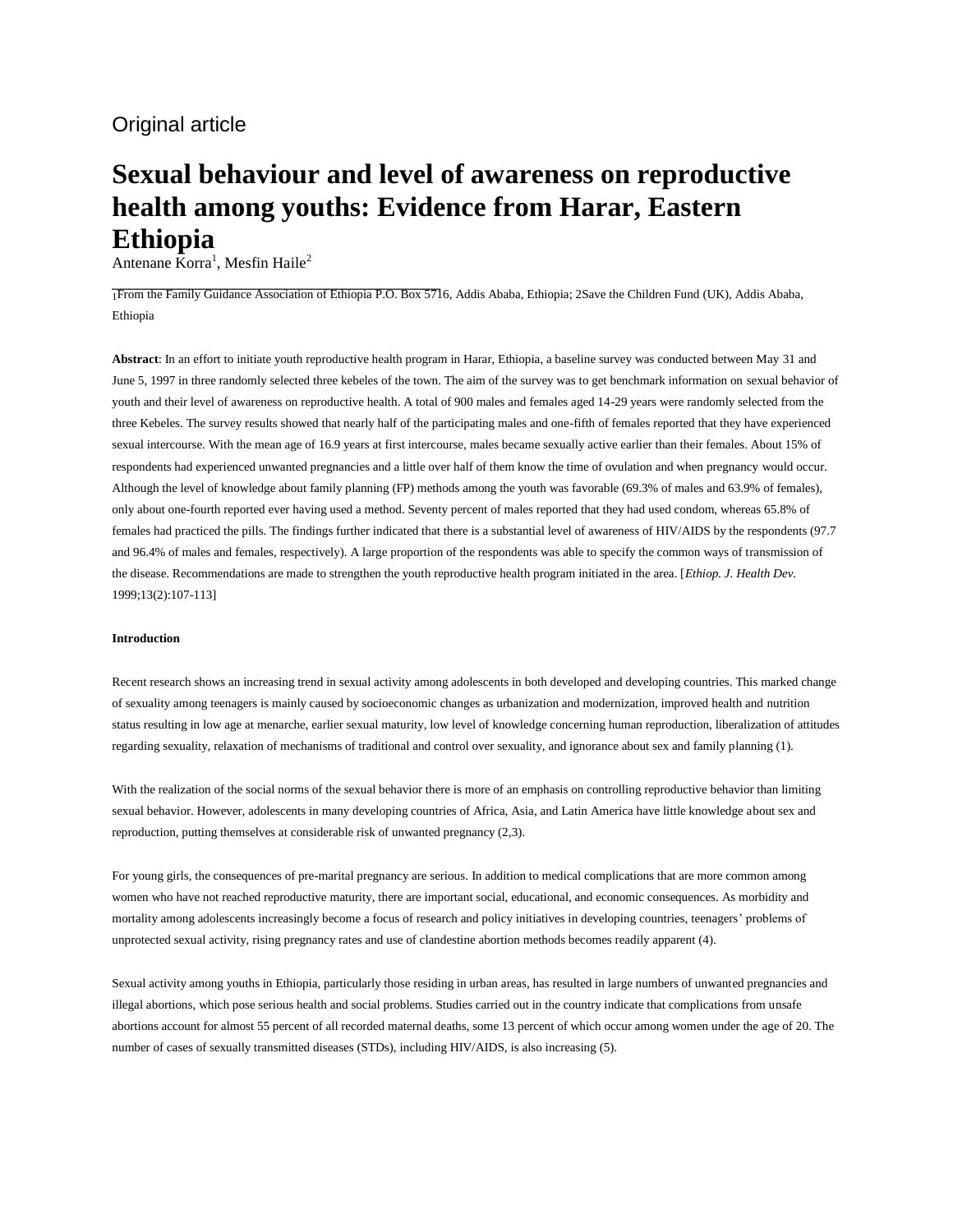In view of the above, the Family Guidance Association of Ethiopia (FGAE) started to address the problem of youths by establishing a special youth counseling and reproductive health services center in Addis Ababa in 1990. Its objectives were to empower young people by providing relevant information and services, to adopt responsible attitudes and make sensible decisions about sexuality, reproductive health and adolescent fertility.

With its accumulated experiences in youth reproductive health program, the Association is in the process of replicating this program in the major urban centers of the country. The youth reproductive health program of Harar town is one of these.

There is no standard or universally accepted definition for youth, since different cultures have different perceptions. According to the definition of the United Nations, youth constitute the population between 15 and 24 years. However, FGAE's experience of the youth program showed that a good number of youth aged 25-29 also benefited from the program. In view of this, therefore, eligible respondent for this particular survey was defined as males or females aged 14 to 29 years who are usually members of a household.

This baseline survey was conducted between May 31 and June 5, 1997 to get bench-mark information on sexual behavior of Harar youths and their level of awareness of reproductive health before the intervention of the program. Specifically, the survey was aiming at examining sexual behavior of the youths assessing the knowledge, practice, and attitude towards family planning among the youth s measuring the level of awareness of youths with regard to HIV/AIDS, and assessing the magnitude of unwanted pregnancy.

#### **Methods**

Administratively, Harar town has in three weredas and 19 kebeles, the lowest administrative tier in the country. The sampling design adopted for the study was a two-stage simple random sampling using kebeles within the wereda as primary sampling units (PSUs).

As per the sample design prepared for this survey, three kebeles were randomly selected out of 19 kebeles, one from each wereda. Then listing of households was carried out in each selected kebele by going from house to house. Using the household list, eligible respondents were identified and a target sample size was fixed at 900 (10% of the total eligible youths).

In allocating the sample-to-each kebele, the probability proportionate to size selection method was used, size being the number of eligible persons derived from the listing and then a sample of respondents were selected using a table of random numbers. Respondents were then approached by interviewers at their places of residence.

For the purpose of data collection, two different questionnaires were designed. The household questionnaire was used to identify eligible youths (aged 14-29) and the individual questionnaire to interview the sampled respondents.

Interviewers were recruited and given a one day training. After training, fieldwork was started on May 31, 1997 and completed on June 5, 1997. During the fieldwork, the randomly selected youths were interviewed using the individual questionnaire and the supervisor made editing of the completed questionnaires. Further, the supervisor made spot checks on the work of the interviewers. Data were entered in the computer using SPSS software and both uni variate as well as bi-variate analysis were used for analysis.

#### **Results**

The study indicated that more than half of the sampled youths are below the age of 20 and the vast majority (75.3%) are Christians, mainly followers of the Ethiopian Orthodox Church. A large proportion of the youths have been enrolled in schools. The proportion of out-of-school respondents in the sample appeared to be a little over represented.

Regarding their marital status, most respondents (95.2% of males and 80% of females) in the survey are never married (Table 1).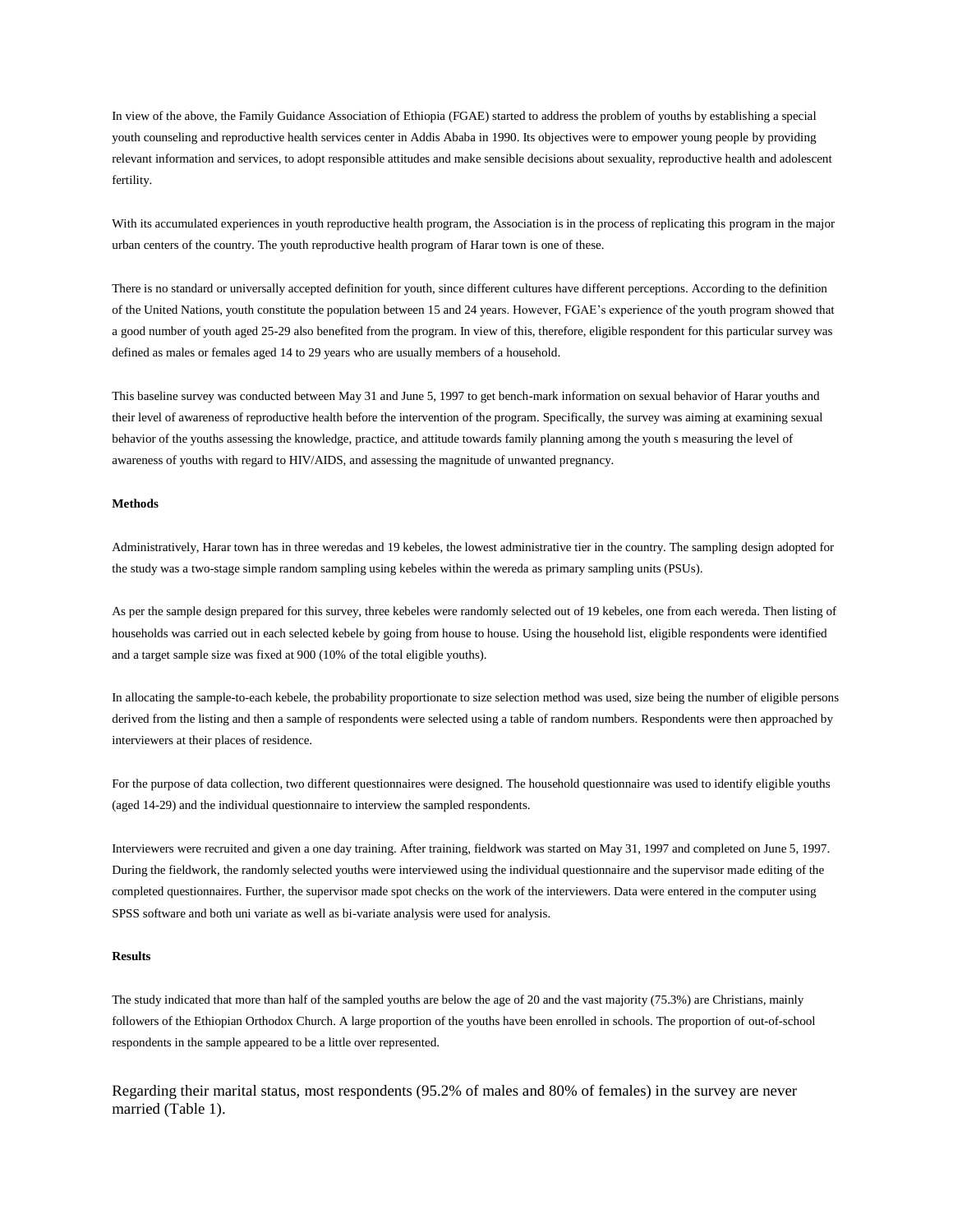The survey also collected information on respondents' opinion on ideal ages of marriage of men and women. The majority of respondents, (44.7% of males and 47.1% of females) stated that men should get married at the ages of 25-29 years. And 39.1% of male and 34.2% of female respondents said 30 years and over is the ideal age of marriage for men. According to the respondents, the ideal mean age of first marriage for men should be about 27 years (Table 2).

Likewise, 43.2% of males and 39.7% of females noted that a woman should first get married by the age of 20-24 years. Overall, the ideal age for a woman to marry should be 22.2 years according to male respondents and 21.5 years according to female respondents.

Respondents were further asked about the ideal age for a woman to have her first child and found that it follows the same pattern of the ideal age of marriage. On the average, the ideal age for the birth of the first child should be 23.7 and 23.3 years according to male and female respondents, respectively (Table 2).

Nearly half of males and one-fifth of females reported to have ever experienced sexual intercourse. The proportion of unmarried youths that reported having had sexual intercourse rose with age. Among the unmarried male youths, this proportion increases from 21.4% among those aged 14-17 years to 76.1% among those aged 25-29. On the other hand, only 8.3% of unmarried females at ages 14-17 reported having had sexual intercourse. At ages 22-24 and 25-29 years, 43.3% and 40.1% of the youths respectively, had sexual experience (Table 3).

Regarding respondents' ages at first intercourse, the highest proportion, 48.1% of males and 37.8% of females, had their first sexual intercourse at the ages of 15-17 years. About one-third of the respondents had their first experience of sexual intercourse at

Ages of 18-19 years and only 13.6% above the age of 20 years. The mean age at first sexual intercourse is found to be 17.2 years among unmarried youths, 16.9 years for males and 18 years for females (Table 4).

The proportion of females who disapproved of sex before marriage is 77.7% as opposed to 53.2% among males. About 26% of males and 15.9% females approve of sex if the two plan to marry. The study further showed that sex has been a topic of discussion with friends for 57.6% of males and 28.1% of females.

Out of the total respondents included in the sample, 14.8% admitted that they had experienced unintended pregnancy. Among females, this proportion appeared to be 14.5%, whereas among males, 15% reported that their sexual partner has experienced pregnancy when she did not intend.

Table 5 shows that more than half of the respondents (54.4% of males and 58% of females) had stated that the exact fertile period of a woman is during ovulation. About 16% and 15% of males and females, respectively, said the fertile period is right after her menses. About 18% of males and 15.4% of females do not know the exact fertile period of a woman. Accordingly, the overwhelming majority of the respondents (73.7% of males and 69.6% of females) noted that they got such information from schools and few from friends, magazines, and health institutions. Among young females who reported having sexual experience, 47% stated that they had, at least, one live birth, of which 12.5% gave birth out of wedlock. The average age at which females first gave birth was about 20 years.

The survey also indicated that nearly two-thirds of the young respondents (69.3% of males and 63.9% of females) reported to have known, at least, one contraceptive method. Knowledge of, at least, one method has increased with age, and currently married respondents are more knowledgeable than others. No major appreciable difference was observed in the knowledge of family planning methods between different religious groups (Table 6). The Pill and Condom were the most widely known contraceptive methods. Schools were the major single source of information about contraceptives, followed by mass media and friends.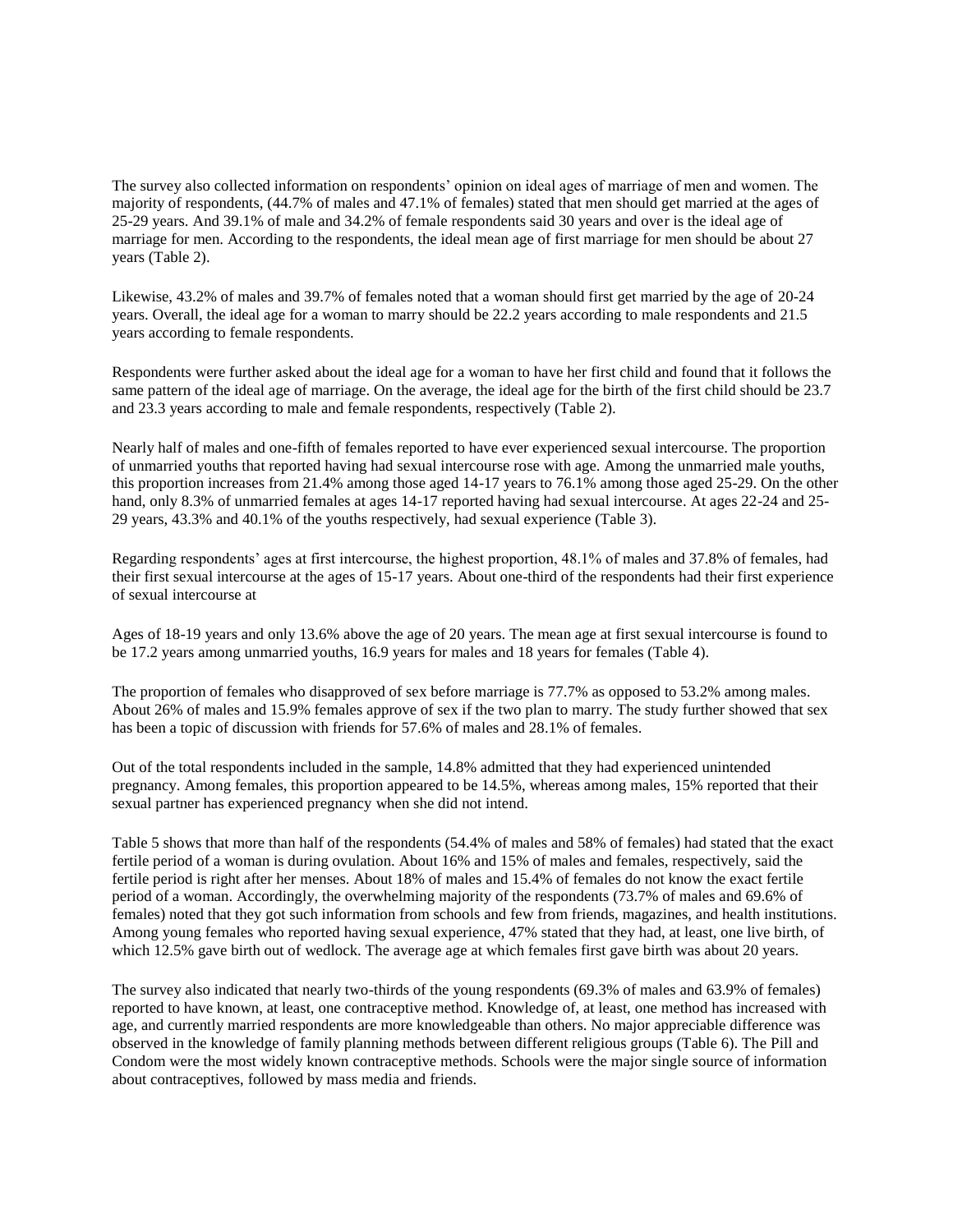Of the those who knew a method, about one-fourth (27% of males and 22.6% of females) reported having ever used a method. It was also observed that the majority of males (70%) reported that they had used condom, whereas 65.8% of females had practiced pill (Table 7).

The majority of ever users reported that health institutions were their main source of supply. The proportion of respondents who intend to use contraception in the future appeared to be high.

The survey has also shown that nearly all the sampled respondents (97.7 and 96.4% of males and females, respectively) have heard about HIV/AIDS. About two-thirds of females and 79.3% of males claimed that they have seen a person infected or had AIDS. About 60% of male and 47% of female respondents noted that they had known a person who died of AIDS. Regarding their knowledge on mode of transmission, the majority of respondents (95.2%) knew that transmission of HIV was primarily through sexual intercourse. Apparently, injection, razor, and blood transfusion were cited as the major modes of HIV transmission.

# **Discussion**

Nearly half of the participating males and one-fifth of females reported to have experienced sexual intercourse. These figures are relatively higher compared to the results of similar studies. In Addis Ababa the figures were 39.8% for males and 5.6% for females (6); in Gondar, it was 16.2% of females and 46.2 % of males (7). In most studies, including the present one, the females data appeared to be relatively low. This could partly be attributed to under reporting by females about their sexual behavior.

Respondents of Harar town had started sexual intercourse at the mean age of 17.2 years (16.9 years for males and 18 years for females). The findings showed that males become sexually active earlier than their female counterparts. Relatively, Harar youths engage in sexual activity in later ages compared to Gondar youths, 16.5 years (7); Addis Ababa, 15.3 years for females and 16.4 years for males (6).

Data on attitude towards sexual behavior showed that disapproval of sex before marriage is apparent among most youths of Harar town. Of the interviewed youths, about two-thirds disapproved sex before marriage. Comparatively, more young females than males are against pre-marital sex. The proportion of females who disapproved sex before marriage is 77.7% as opposed to 53.2% among males.

A higher percentage of male respondents than females tend to discuss sex with their friends. Percentage distribution of respondents who discussed about sexual relations with friends showed that sex has been a topic of discussion for 57.6% of males and 28.1% of females.

Consequences of adolescent sexual behavior leading to unwanted pregnancy are considerable, involving social, psychological and medical implications that affect the mother, father, and newborn baby. The problems that encounter adolescents are multidimensional, including fear of the girl at the absence of her menstrual period, possible deterioration of family relations, abandonment of school, hasty and unpromising marriages, health problems, lesser employment opportunity, legal, and cultural problems (9,10).

Out of the respondents who have practiced sexual intercourse, only 14.8% claimed to have experienced unintended pregnancy. Although the proportion of respondents who admitted unwanted pregnancy seems to be small compared to other studies (7,8), there is still an urgent need to protect young men and women from such incidences by educating them about safe sex.

The study further showed that more than half of the respondents (54.4% of males and 58% of females) know the time of ovulation, and when pregnancy would occur. This finding is higher than the study conducted in Addis Ababa in 1996 (11).

The interviewed youths appear to be fairly knowledgeable about contraception. When asked whether they have heard about any methods, 69.3% of males and 63.9% of females said they know of at least one method. The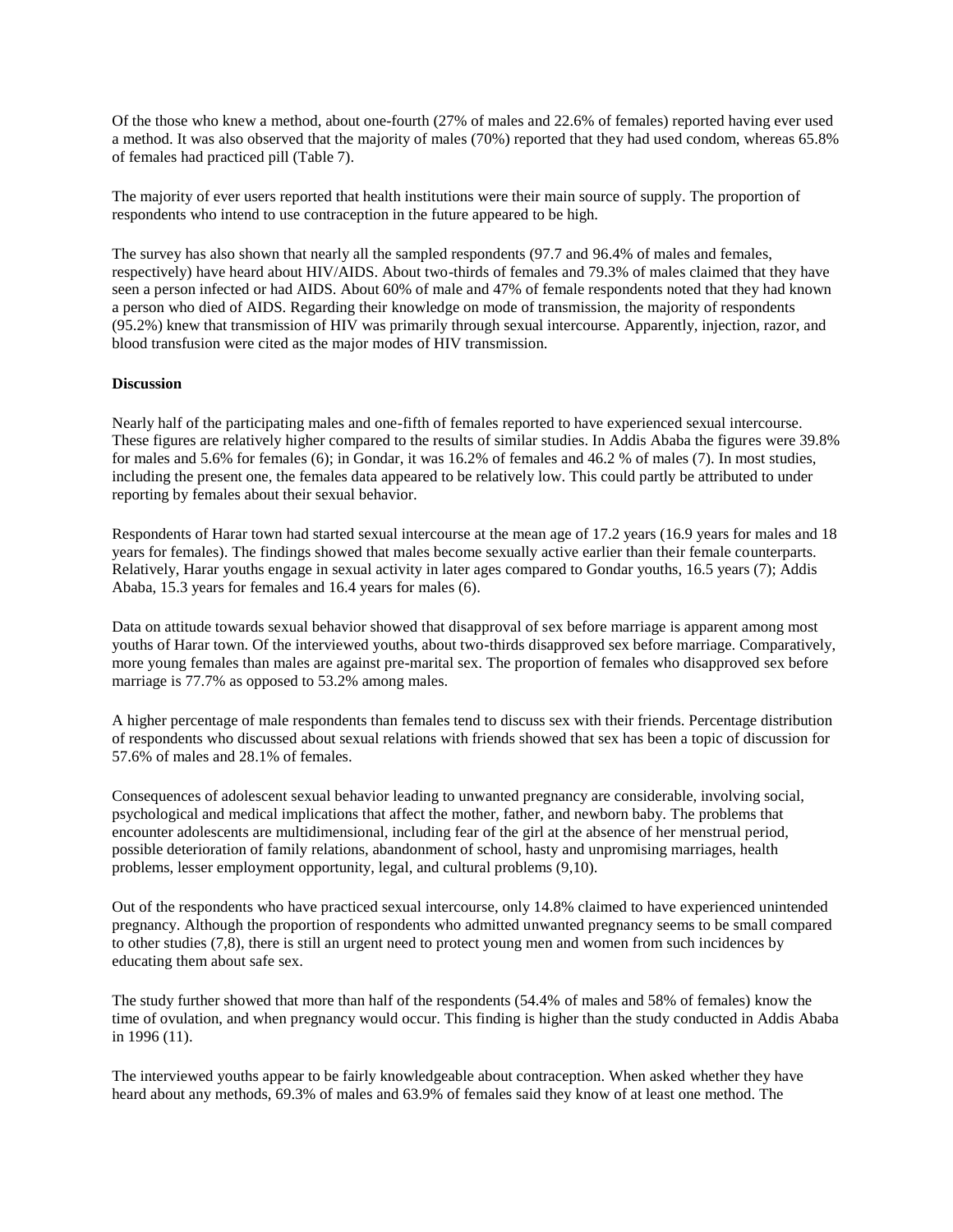proportion with knowledge of family planning methods was greater among the older members of the age group than among younger youth, but male youth were slightly more knowledgeable than females. Contraceptive knowledge among Harar youths is, however, lower than those reported from North Gondar and Addis Ababa (7,12).

Although the level of knowledge about FP methods among the youth was generally favorable, nearly one-fourth reported having ever used a method to prevent pregnancy and/or STDs including HIV/AIDS. The specific contraceptive methods cited to have ever been used vary between male and female groups.

The majority of female respondents had practiced the pills, whereas male youth reported that they had used condom more frequently than the other methods. Contraceptive use experience of Harar youth is lower than Kola Diba, North Western Ethiopia (8).

The vast majority of respondents have a remarkable knowledge about HIV/AIDS and considerable proportions of them were able to specify the common ways of transmission of the disease. A similar observation was made in several studies done elsewhere in the country (8,12).

The following are recommended for considerations while implementing the Adolescent Reproductive Health Program of Harar: -

1. According to the survey findings it was observed that among male and female respondents, nearly one in ten misinformed about the fertile period of a woman's menstrual cycle and admitted that they did not know. The implications for this are immense. Specially, the misinformed respondents who may wrongly think that a pregnancy is not likely may be at greater risk of unintended pregnancy. Thus, the initiated reproductive health program has to play a role to correct the misinformation that is commonly spread through the informal network.

> 2. As the findings suggested, schools were the major source of information about reproductive healt hissues.

However, motivational media campaign using clear, simple messages and positive images can inform youths where to get reproductive health services, as well as increase awareness about the risks of being sexually active and how to take preventive measures. The mass media could have indispensable role to play in raising awareness on the reproductive health issues for both in and out-of-school youths. In light of this, it is recommended to encourage and collaborate with the local mass media (Regional educational broadcasting service) to produce effective messages designed to overcome young people's perception on sexuality and reproductive health.

3. The study has come across that health institutions were implicated as major source of supply of family planning methods. These health units are responsible for provision of various preventive and curative health services, and obviously could spare limited time for family planning activities. Thus it is suggested to open family planning clinics at the project area, in order to ensure the availability and accessibility of contraceptive methods. Convenient ways for sexually active young adults to obtain condoms or other barrier contraceptive such as distribution by peer groups should be considered.

4. It is of paramount importance to mention that the level of awareness about HIV/AIDS by sample respondents was substantially high. What is remaining to do is to bring behavioral change in the youth group. In this context, much more than what is being done is expected from IEC programs and counseling by way of developing young people's knowledge of AIDS and other STDs, and hence changing their sexual practice.

# **Acknowledgments**

The authors would like to thank the Family Guidance Association of Ethiopia (FGAE) without whose financial support and keen interest the study would not have been carried out. Thanks are due also to Ato Daniel Meshasha, Head of the Eastern Branch of FGAE, for reading the first draft of the report and providing every possible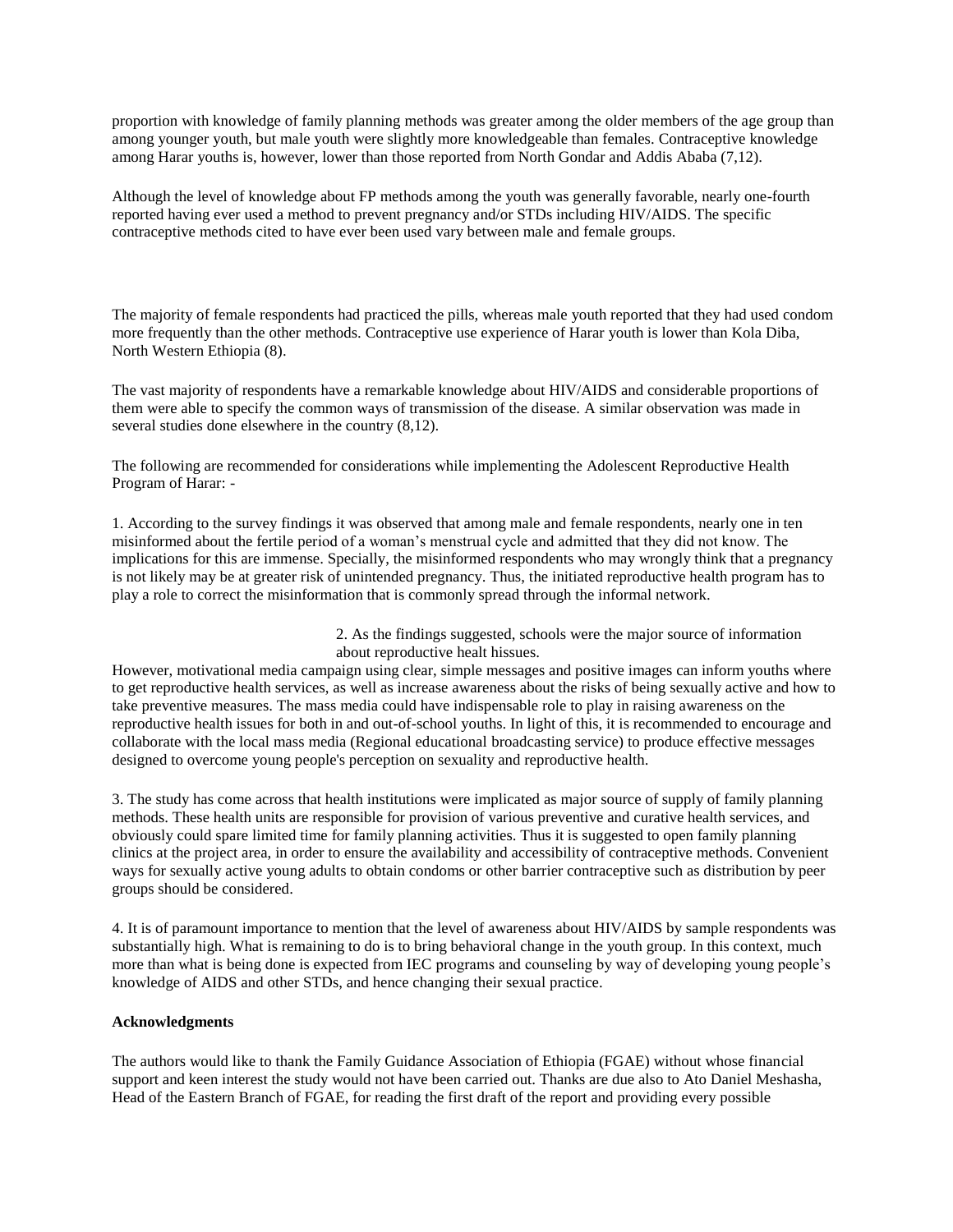arrangement during data collection. This study would not have been possible without the cooperation and assistance of the Kebele administration during survey undertakings. The authors would like to extend their appreciation to the enumerators who participated in the study for having been responsible and for efficiently filling the questionnaire. Last but not least, the youth respondents in the study deserves special thanks and appreciation for being kind and patient to respond to the questions.

# **References**

1. United Nations. Adolescent Reproductive Behavior; Evidence from Developing Countries. Population Studies 1989 No. 109/Addol, New York.

2. Porter JF. Sexuality and Contraception; Austral Asian Nurses Journal 1981;10(5).

3. Sai FT. Adolescent Sexuality and Reproductive Health; in Reproductive Health in Africa, Baltimore, Maryland 1980.

4. Uche A, Nancy S, Joan K, Daniel S. Sexual Activities and Contraceptive Knowledge and Use among In-School Adolescents in Nigeria. International Family Planning Perspectives 1997;23(1):28-33.

5. Ministry of Health (MOH). AIDS in Ethiopia: Background Projections, Impacts and Interventions 1996.

6. Eshetu F, Zakus L, and Kebede D. The Attitudes of Students, Parents and Teachers towards the Promotion and Provision of Condoms for Adolescents in Addis Ababa. Eth J Health Dev. 1997;11(1):7-16.

7. Fantahun M, Challa F. Knowledge, Attitude and Practice of FP among Senior High School Students in North Gondar. Eth Med J. 1995;33(1):21-30.

8. Ismail S, Bitsuamlak H, Alemu K. High-Risk Sexual behavior for STD/HIV, Pregnancies and Contraception among High School Students in a Rural Town, North Western Ethiopia. The Eth J Health Dev. 1997;11(1):29-36.

9. Gemme R. Unwanted Pre marital Pregnancies 1984.

10. Clarke ET. Youth Education and Services for Health and Family Life Situation Analysis in Lesotho 1985.

11. Tadesse E, Gudunfa A, Mengistu G. A Survey of Adolescent Reproductive Health in the City of Addis Ababa. Eth J Health Dev. 1996;10(1):35-40.

12. Petros B, Belayneh S, Mekonen Y. AIDS and College Students in Addis Ababa: A Study of Knowledge, Attitude and Behavior. Eth J of Health Dev. 1997;11(2):115-124.

# TABLE 1**: Distribution of respondents by some characteristics, Harar, 1997**

| Characteristics | Male      | Female    | Total      |
|-----------------|-----------|-----------|------------|
|                 | $(N=400)$ | $(N=499)$ | $(N=899)$  |
| All             | 44.5      | 55.5      | <b>100</b> |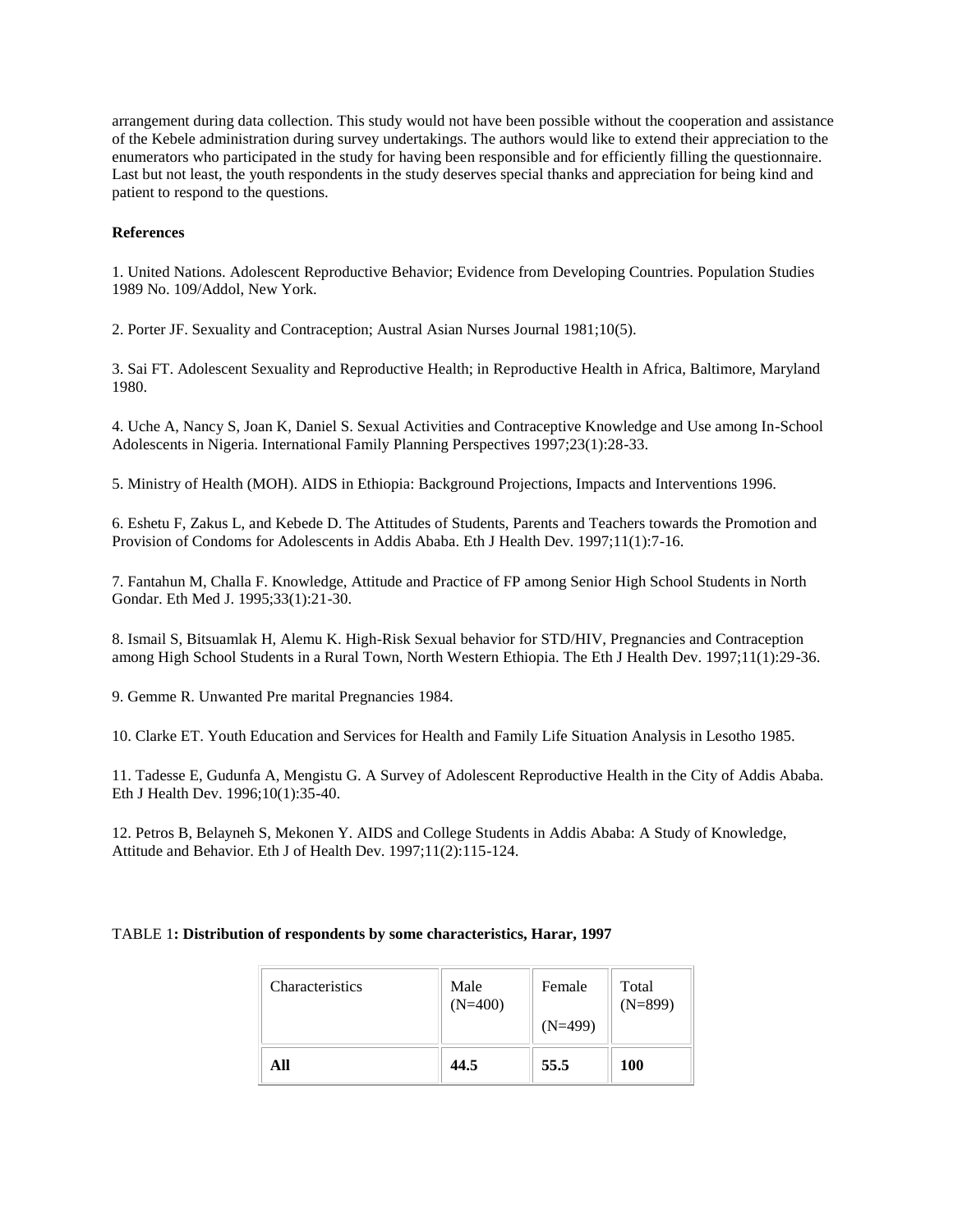| Age                       |      |       |      |
|---------------------------|------|-------|------|
| $<$ 20                    | 54.3 | 56.7  | 56.0 |
| $20+$                     | 45.7 | 43.3  | 44.0 |
| <b>Mean Age</b>           |      |       |      |
| <b>Religion</b>           | 19.6 | 19.5  | 19.5 |
| Orthodox                  | 66.9 | 66.1  | 66.5 |
| Muslim                    | 24.5 | 24.6  | 24.6 |
| Other Christian           | 8.6  | 9.3   | 8.9  |
| <b>Educational status</b> |      |       |      |
| In-school                 | 46.9 | 41.9  | 44.1 |
| Out-of-school             | 53.1 | 58.1. | 55.9 |
| <b>Marital Status</b>     |      |       |      |
| NeverMarried              | 95.2 | 80.0  | 86.7 |
| <b>Ever Married</b>       | 4.8  | 20.0  | 13.3 |

**Table 2 Percentage Distribution of Respondents opinion on Ideal Ages of Marriage and first birth, Harar, 1997.**

| Ideal Age       |                   | Ideal Age of Marriage<br>of a Man |           | Ideal age of Marriage<br>of a Woman |                   | Ideal Age of first Birth<br>of a woman |  |
|-----------------|-------------------|-----------------------------------|-----------|-------------------------------------|-------------------|----------------------------------------|--|
|                 | Male<br>$(N=378)$ | Female                            | Male      | Female                              | Male<br>$(N=376)$ | Female                                 |  |
|                 |                   | $(N=415)$                         | $(N=375)$ | $(N=441)$                           |                   | $(N=430)$                              |  |
| $<$ 20          | 6.2               | 4.8                               | 21.5      | 28.3                                | 12.3              | 15.3                                   |  |
| $20 - 24$       | 10.0              | 13.9                              | 43.2      | 39.7                                | 37.8              | 41.1                                   |  |
| $25-29$         | 44.7              | 47.1                              | 30.9      | 27.9                                | 40.1              | 34.7                                   |  |
| $30+$           | 39.1              | 34.2                              | 4.4       | 4.1                                 | 9.8               | 8.9                                    |  |
| <b>Mean Age</b> | 27.3              | 27.1                              | 22.2      | 21.5                                | 23.7              | 23.3                                   |  |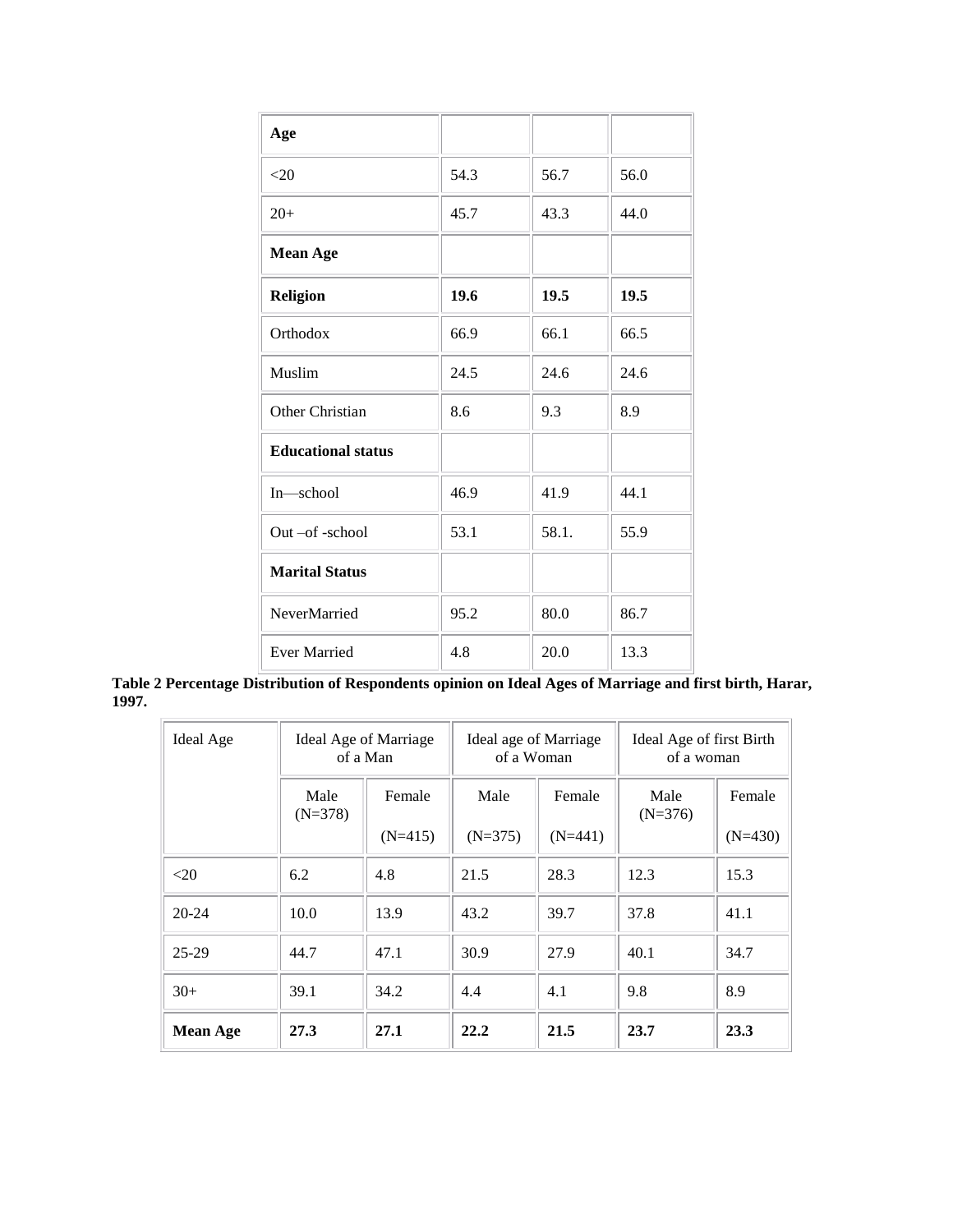**Table 3 : Percentage Distribution of Unmarried Respondents who Ever Had Sexual Practices by Age, Harar, 1997**

| Age Group | Male    |     | Female  |     |
|-----------|---------|-----|---------|-----|
|           | Percent | N   | Percent | N   |
| $14 - 17$ | 21.4    | 140 | 8.3     | 192 |
| 18.19     | 55.4    | 74  | 28.2    | 78  |
| 20.21     | 61.8    | 55  | 19.5    | 41  |
| $22 - 24$ | 72.6    | 62  | 43.3    | 27  |
| $25-29$   | 76.1    | 46  | 40.7    | 27  |
| Total     | 49.2    | 377 | 20.9    | 398 |

Table 4: **Percentage Distribution of Respondents who ever Han Sexual Intercourse by age at First Intercourse,**

| Age at first Intercourse | Male<br>$N = 183$ | Female   | Total     |
|--------------------------|-------------------|----------|-----------|
|                          |                   | $(N=82)$ | $(N=265)$ |
| <15                      | 10.4              | 4.9      | 8.7       |
| $15 - 17$                | 48.1              | 37.8     | 44.9      |
| $18 - 19$                | 31.7              | 35.4     | 32.8      |
| $20 - 21$                | 6.6               | 7.3      | 6.8       |
| $22+$                    | 3.3               | 14.6     | 6.8       |
| Mean Age                 | 16.9              | 18.0     | 17.2      |

Table 5: **Percentage Distribution of Respondents' Knowledge about the Fertile Period of a Woman, Harar**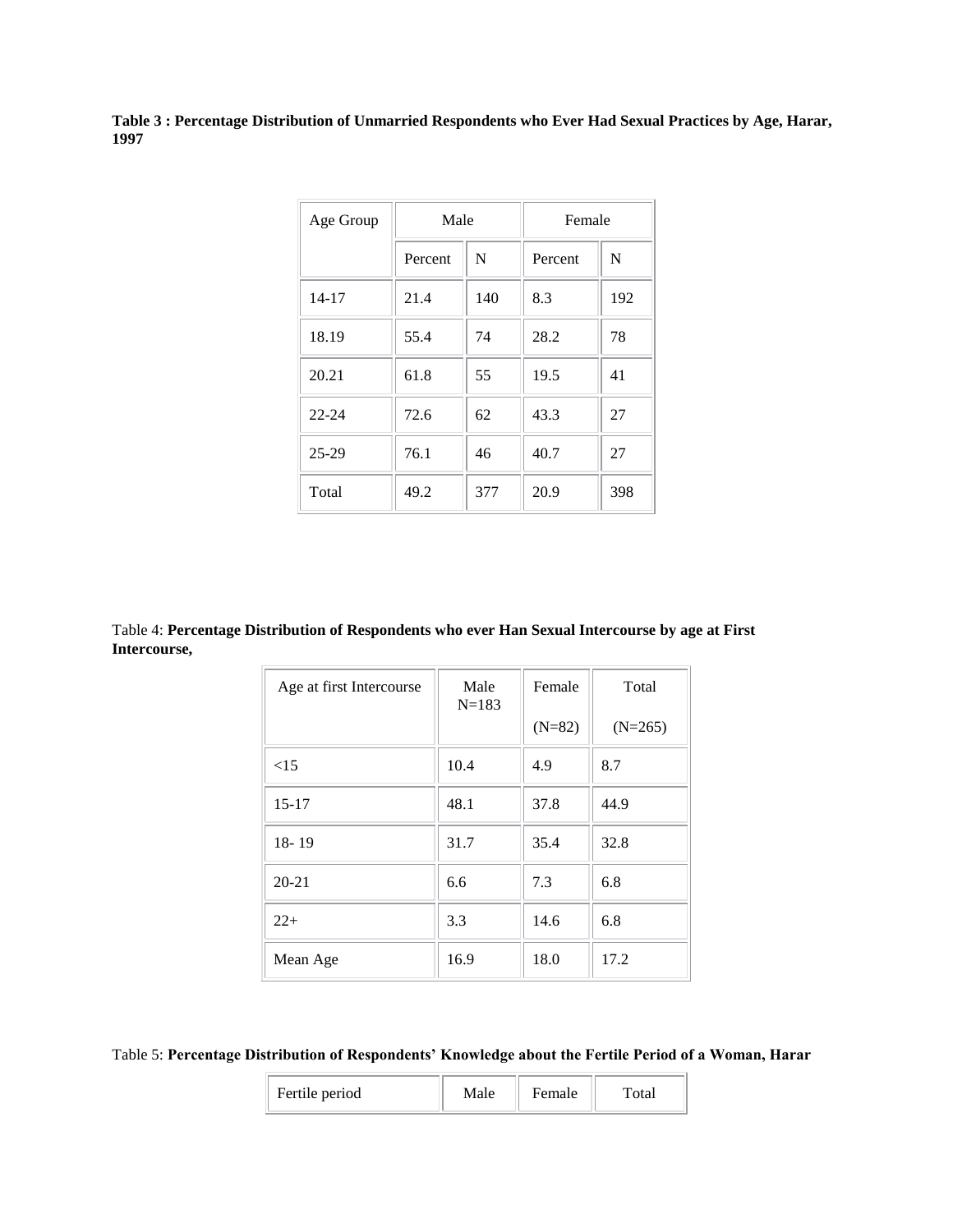|                        |           | $(N=324)$ | $(N=6000)$ |
|------------------------|-----------|-----------|------------|
|                        | $(N=276)$ |           |            |
| During menses          | 4.4       | 4.6       | 4.6        |
| Right after her menses | 15.6      | 14.8      | 15.2       |
| During Ovulation       | 54.4      | 58.0      | 56.4       |
| Just before her menses | 10.5      | 8.5       | 9.3        |
| Don't Know             | 17.8      | 15.4      | 16.5       |

Table 6: **Percentage Distribution of Respondents who knew at least one Method of Contraception by Background Variables and Sex, Harar, 1997**

| Background<br>variables  | Male<br>$(N=398)$ | Female<br>$(N=499)$ | Total<br>$(N=87)$ |
|--------------------------|-------------------|---------------------|-------------------|
| <b>Age Group</b>         |                   |                     |                   |
| 14-17                    | 48.6              | 42.3                | 44.8              |
| 18.19                    | 75.7              | 76.7                | 76.3              |
| $20 - 21$                | 78.9              | 72.7                | 75.9              |
| $22 - 24$                | 82.1              | 81.4                | 81.7              |
| 25-29                    | 86.4              | 78.7                | 82.1              |
| <b>Marital Status</b>    |                   |                     |                   |
| Never Married            | 68.3              | 59.6                | 63.7              |
| <b>Currently Married</b> | 89.5              | 85.2                | 86.0              |
| Separated                |                   | 60.0                | 60.0              |
| Divorced                 |                   | 50.0                | 50.0              |
| Religion                 |                   |                     |                   |
| Orthodox                 | 69.2              | 64.8                | 66.5              |
| Muslim                   | 68.0              | 55.3                | 60.9              |
| Protestant               | 67.7              | 81.0                | 75.3              |